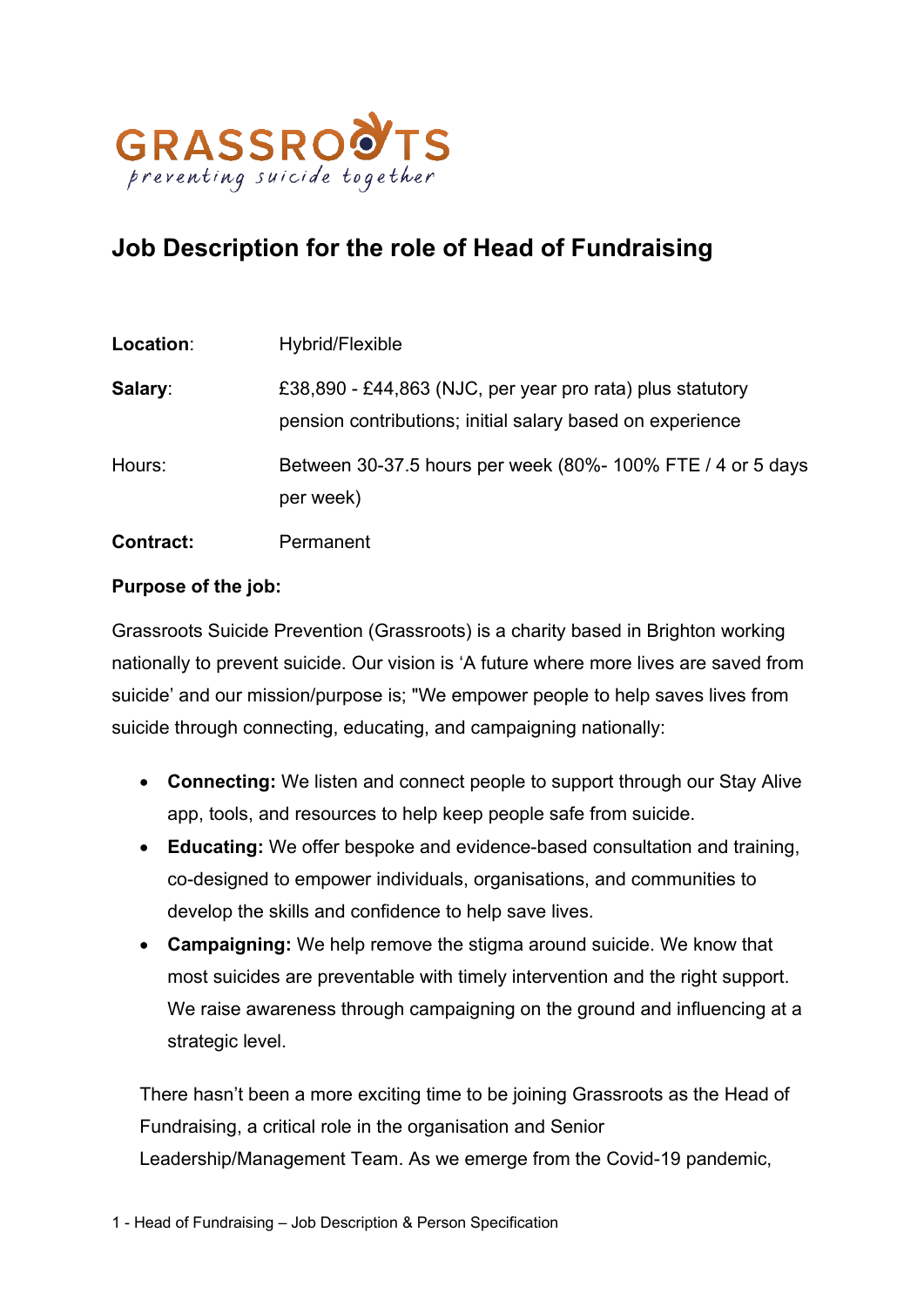fundraising at Grassroots has performed exceptionally well and we are now looking to recruit an experienced, dynamic and innovative Head of Fundraising to deliver our ambitious income growth plans in the coming years.

You will lead a passionate fundraising team and have full responsibility for leading and growing income across our fundraising streams, Events, Community, Corporate, Grants and Individual Giving. You will do this by embracing Digital Fundraising techniques. You will bring a passion for donor and supporter engagement and building relationships, a passion for innovation and a creative flair to bring new ideas and plans to fruition to shape the exciting future of fundraising at Grassroots.

As a Head of Fundraising in a high performing team you will be able to comfortably operate at a strategic, board level whilst seamlessly moving to being 'on the ground', a confident public figure, working with your teams supporting events, meeting supporters, volunteers and corporate partners and working with staff and teams from across the organisation. You will bring strong fundraising experience along with sound financial acumen, the ability to plan and strategise, the ability to measure and drive performance all whilst fostering a positive and supportive team culture.

The role of Head of Fundraising at Grassroots is a demanding yet exciting role that can propel the successful candidate onto the national stage and a role that can provide significant personal and professional development opportunities.

The purpose:

- To lead
- To inspire
- To shape the fundraising future at Grassroots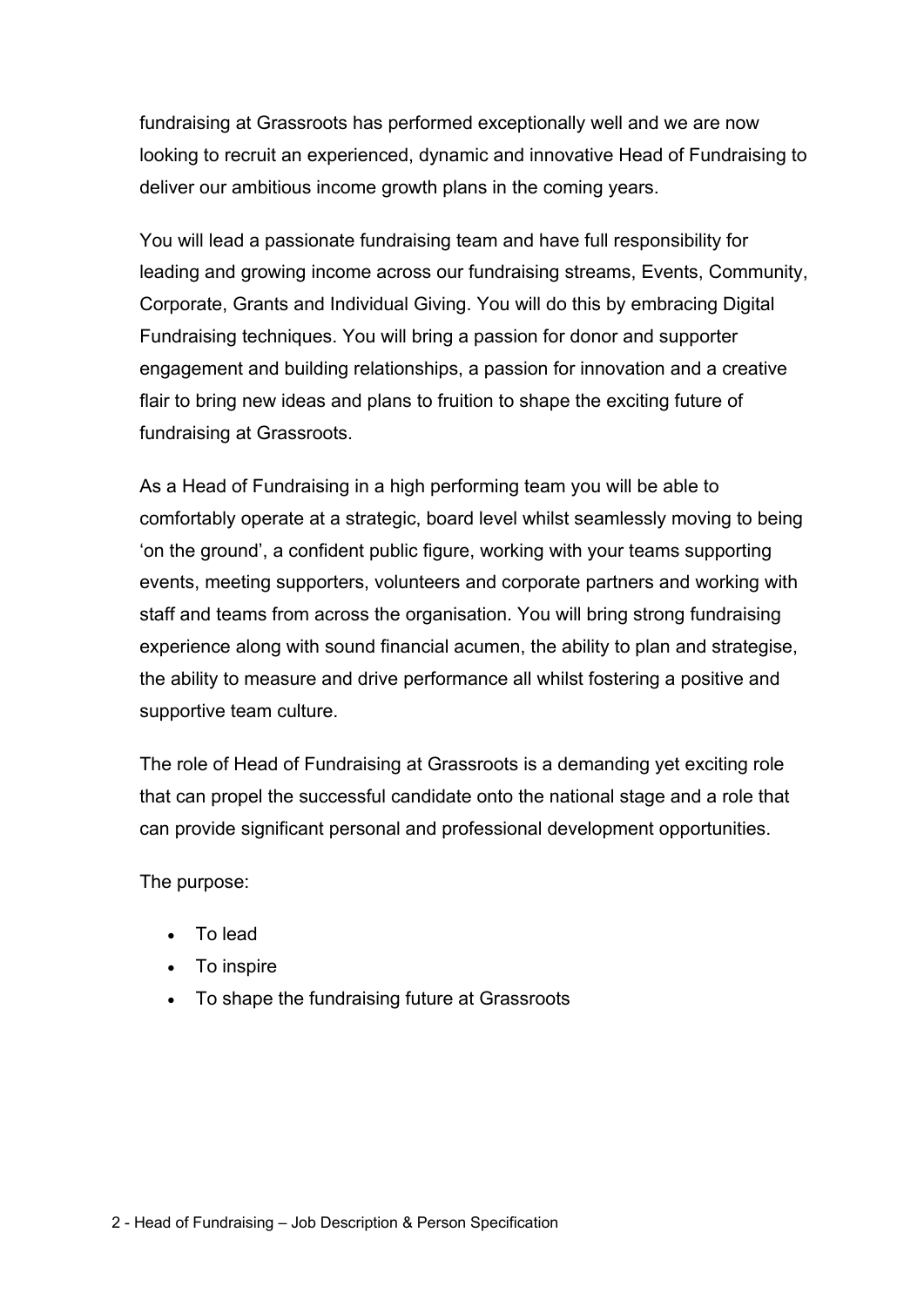## **Main Duties and Responsibilities:**

### **Strategy and planning**

- Provide inspirational and bold leadership along with fundraising expertise to drive forward and grow fundraising income in line with the Grassroots financial vision.
- To develop, implement and lead on short and longer-term fundraising strategies focussed on the main income areas of Community Fundraising, Events (Inc. mass-participation events) and Corporate Fundraising, including the formation of a strong relationship with the Head of Partnerships and Development and Head of Marketing and Communications.
- To devise and implement detailed annual plans for mobilising fundraising activity and to produce an annual calendar of fundraising activity, including the planning of resource and investment needs.
- Analysing income performance through a range of metrics focussed on ROI to support the development and expansion of fundraising activity and new initiatives.
- Working closely with the Head of Marketing and Communications to develop effective promotional campaigns for all fundraising activity using a multi-channel approach to increase engagement and support.

### **Innovation**

- To carry out wider research to identify and develop new fundraising campaigns and initiatives.
- To work closely with the Fundraising team and wider organisation to identify and mobilise cross-team fundraising ideas.
- To benchmark Grassroots fundraising activities against other suicide prevention and mental health charities and against local and national charities.
- To research and scope new technologies and online advancements to support increased fundraising activity and to successfully implement new ideas.
- To drive a digital fundraising agenda working with Head of Partnerships and Development and Head of Marketing and Communications to grow funds raised through digital channels.
- Working with the CEO to support staff to drive a culture of innovation and research-based thinking.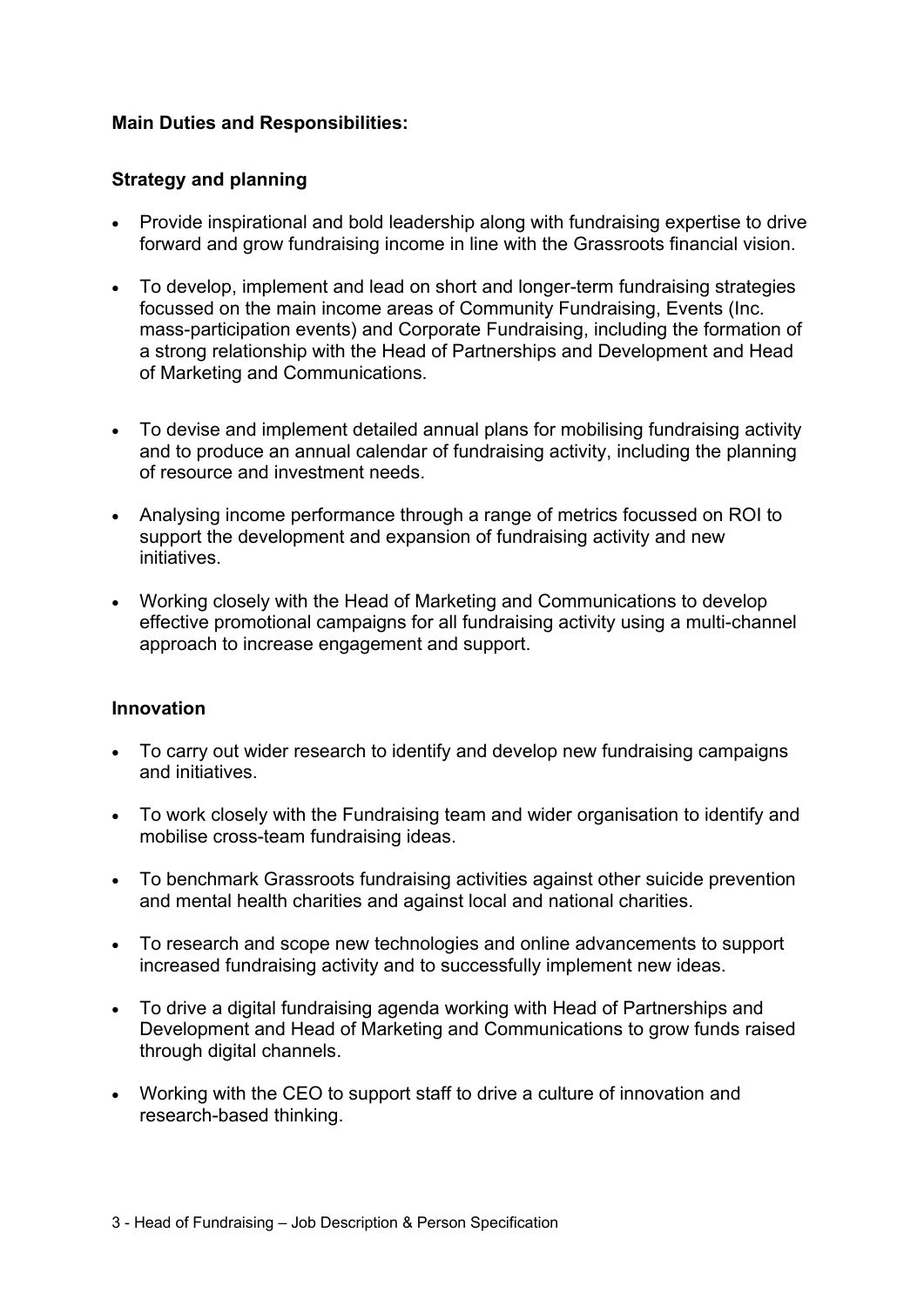## **Leadership and Management**

- To work as a key member of the Senior Leadership/Management Team to contribute to the delivery of annual income budgets, the development of the wider organisational strategy and to set a professional example for the team.
- The role sits on the Senior Leadership/Management Team and the Head of Fundraising will prepare regular fundraising performance updates and engage in cross-organisation discussion and planning on overall Grassroots performance and strategy.
- To develop and build strong working relationships across the whole organisation to link service activity to fundraising opportunities and income generation.
- To develop and nurture strong relationships and fundraising partnerships with key philanthropists and supporters, to develop and grow these relationships, working with the Head of Partnerships and Development and Head of Marketing and Communications to grow donations and support.
- To take ownership of the culture of the Fundraising team, working with colleagues and support departments to ensure staff wellbeing is a high priority.
- To effectively line manage direct reports through the delivery of high quality and supportive 1-2-1 meetings, objective setting and review, annual appraisals, and strong performance management support.
- To coach, support, and mentor team members to support their career development and progression and to help identify and deliver training and development opportunities to ensure team members are up to date with all fundraising legislation and best practice.
- To remain up to date with best practice in fundraising and its regulation, including guidance from the Fundraising Regulator and to act as a representative with key regulatory bodies such as the Gambling Commission or Charity Commission and to complete any statutory returns to remain compliant.

# **Financial responsibility and risk management**

- To work with the fundraising team to formulate a detailed, annual income and expenditure budget.
- To produce detailed monthly performance reports on income progress across Events, Community and Corporate for presentation at Management Group Meetings and occasionally to the board of trustees.
- To have full ownership of the development and monitoring of the Risk Register from a fundraising perspective to ensure transparency on all risks associated to fundraising and to ensure robust plans and processes are in place to negate or mitigate risk.
- 4 Head of Fundraising Job Description & Person Specification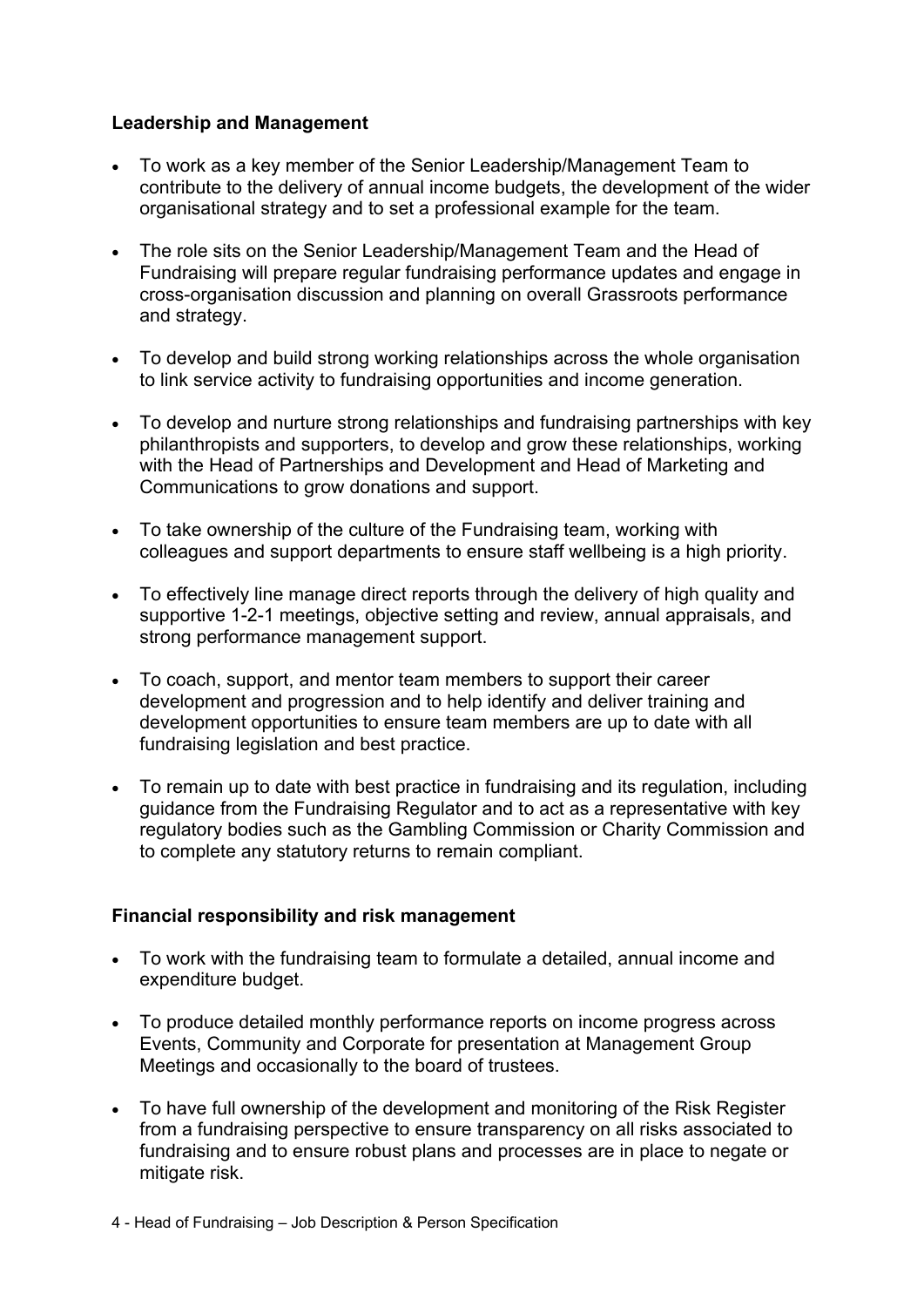• To have ownership of a range of fundraising policies and procedures and standard operating practices with responsibility for their relevance, content, compliance and renewal.

#### **Grassroots employee responsibilities**

- All employees are required to abide by the Health and Safety at Work Act, attend annual mandatory training sessions and ensure that they comply with policies and procedures at all times.
- Employees must demonstrate commitment to their own personal development and are required to make a positive contribution to income generation and raising the profile of Grassroots locally and nationally.
- Strict confidentiality applying to all aspects of Grassroots business must be observed at all times.

#### **Values and Behaviours**

Grassroots has a set of values and behaviours to improve the experience of our clients and supporters. This means that in undertaking this role the post holder is expected at all times to behave in a way that demonstrates commitment to the delivery of thoughtful care to all and continual improvement in line with the values detailed below.

- **Compassionate:** Our caring and empathic approach underpins and informs everything we do.
- **Courageous:** We are brave, challenging and speak out fearlessly to create change to help save lives from suicide.
- **Collaborative:** Our lived experience enables us to co-design and co-deliver our services to meet the needs of the people we work with.
- **Integrity:** We are open and transparent with an inclusive and respectful culture.
- **Innovative:** We are creative problem solvers, forward thinkers, always striving for excellence.

*Grassroots is a developing charity, and the post holder should be aware that their Job Description may evolve to meet the future needs of the Charity.*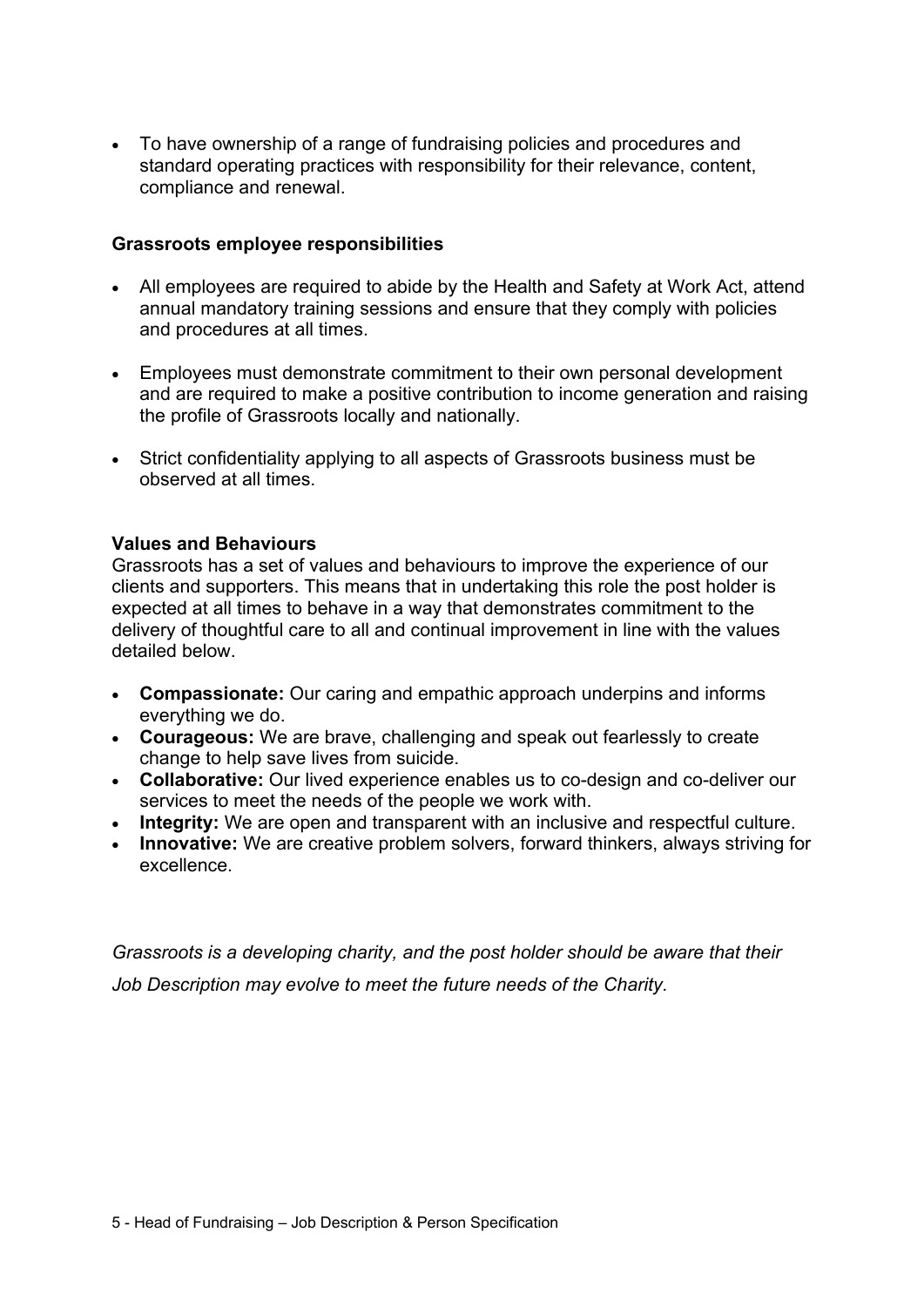# **Person Specification**

| <b>Attributes</b>                                                                                                                                 | <b>Essential</b> | <b>Desirable</b> | How identified:<br>Interview $= 1$<br><b>Application form</b><br>$= A$ |
|---------------------------------------------------------------------------------------------------------------------------------------------------|------------------|------------------|------------------------------------------------------------------------|
| <b>Experience &amp; Knowledge</b>                                                                                                                 |                  |                  |                                                                        |
| Demonstrable senior experience in income generation and fundraising<br>from the charity sector                                                    | Y                |                  | I/A                                                                    |
| Strategy development, financial and business planning and the financial<br>acumen to set and monitor budgets                                      | Y                |                  | I/A                                                                    |
| Demonstrable record of innovation and introduction of new fundraising<br>activities or service improvements                                       | Y                |                  | I/A                                                                    |
| Experience of developing supporter relationships in Challenge Events<br>and at least one other income stream                                      | Y                |                  | I/A                                                                    |
| Working experience of fundraising legislation and engagement with<br>governing bodies such as The Charity Commission and Fundraising<br>Regulator | Y                |                  | I/A                                                                    |
| Experience of working successfully with senior management and<br>trustees                                                                         | Y                |                  | I/A                                                                    |
| Experience of line management to drive a performance culture                                                                                      | Y                |                  | I/A                                                                    |
| <b>Qualifications</b>                                                                                                                             |                  |                  |                                                                        |
| Degree level qualification in a business or related subject                                                                                       |                  | Y                | A                                                                      |
| <b>Qualification Fundraising</b>                                                                                                                  |                  | Y                | A                                                                      |
| Evidence continuous professional development in Fundraising                                                                                       | Y                |                  | A                                                                      |

6 - Head of Fundraising – Job Description & Person Specification